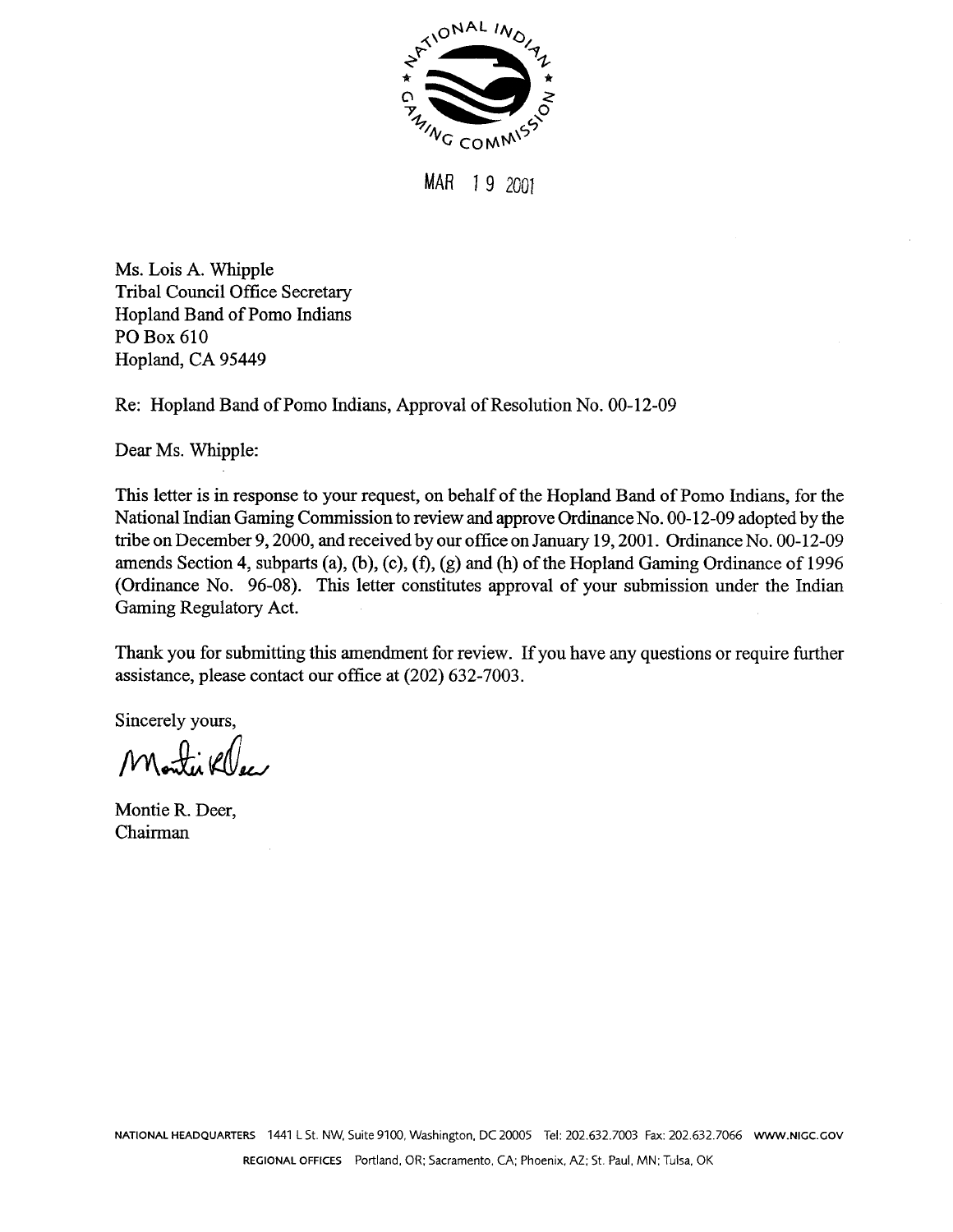

**pigmums and Stand Stand of Porno Indians**<br>Po Box 610, Hopland, California 95449 Phone (707) 744-1647 Fax (707) 744-1506<br>ORDINANCE NO. 00-12-09

PO Box 610, Hopland, Califomla 95449 Phone (707) 744-1647 Fax (707) 744-1506

## **ORDINANCE NO<u>. 00-12-09</u> <b>P**

## AN ORDINANCE OF THE HOPLAND BAND OF POMO INDIANS **AMENDING** VARIOUS SECTIONS OF THE HOPLAND GAMING ORDINANCE OF 1996 (ORDINANCE NO. 96-08)

The Tribal Council ("Council") of the Hopland Band of Pomo Indians ("Tribe") ordains as follows:

Section 1. Findings and Declaration. The Council for the Tribe finds and declares that:

1. Pursuant to its inherent sovereign power to enact ordinances and otherwise safeguard and provide for the health, safety, and welfare of the Hopland Indian Reservation ("Reservation") and the Members of the Tribe, the Council enacted the Hopland Gaming Ordinance of 1996 ("Ordinance");

2. The purpose of adopting the Ordinance was to develop, operate, and regulate gaming on the Reservation consistent with tribal law and policy and in conformity with the Indian Gaming Regulatory Act (25 U.S.C. § 2701 et seq. ("IGRA") and the regulations promulgated thereunder; and

3. In order to improve the operation and regulation of the Tribe's Gaming Facility ("Facility"), the Council finds that it is in the best interests of the Tribe to adopt the following amendments to the Ordinance.

Section 4. Adoption of amendments to Subparagraphs (a) (c) (f) (g) and (h) to Section 4 of the Gaming Ordinance of 1996 (Ordinance No. 96-08) are hereby amended as follows:

1. Section 4 (a). This paragraph is amended in Section 4 (a) as follows: "Establishment of a Gaming Commission. There is established by the Tribal Council a Commission, acting under the authority of the Tribal Council, to be known as the Hopland Gaming Commission. The Gaming Commission shall be composed of a 'Chief Commissioner' appointed by the Hopland Tribal Council including an Administrative Assistant, **(3)** three voting Commissioners and (3) three non-voting staff. All positions are open to the public for employment, therefore positions need not be Hopland Band of Pomo Indians recognized tribal members."

2. Section 4 (b) Disqualifications of office: Delete (b) **3.** 

3. Section 4 (c.) Amending the paragraph to read: "The Tribal Council shall appoint the three **(3)** Commissioners for a four (4) year term."